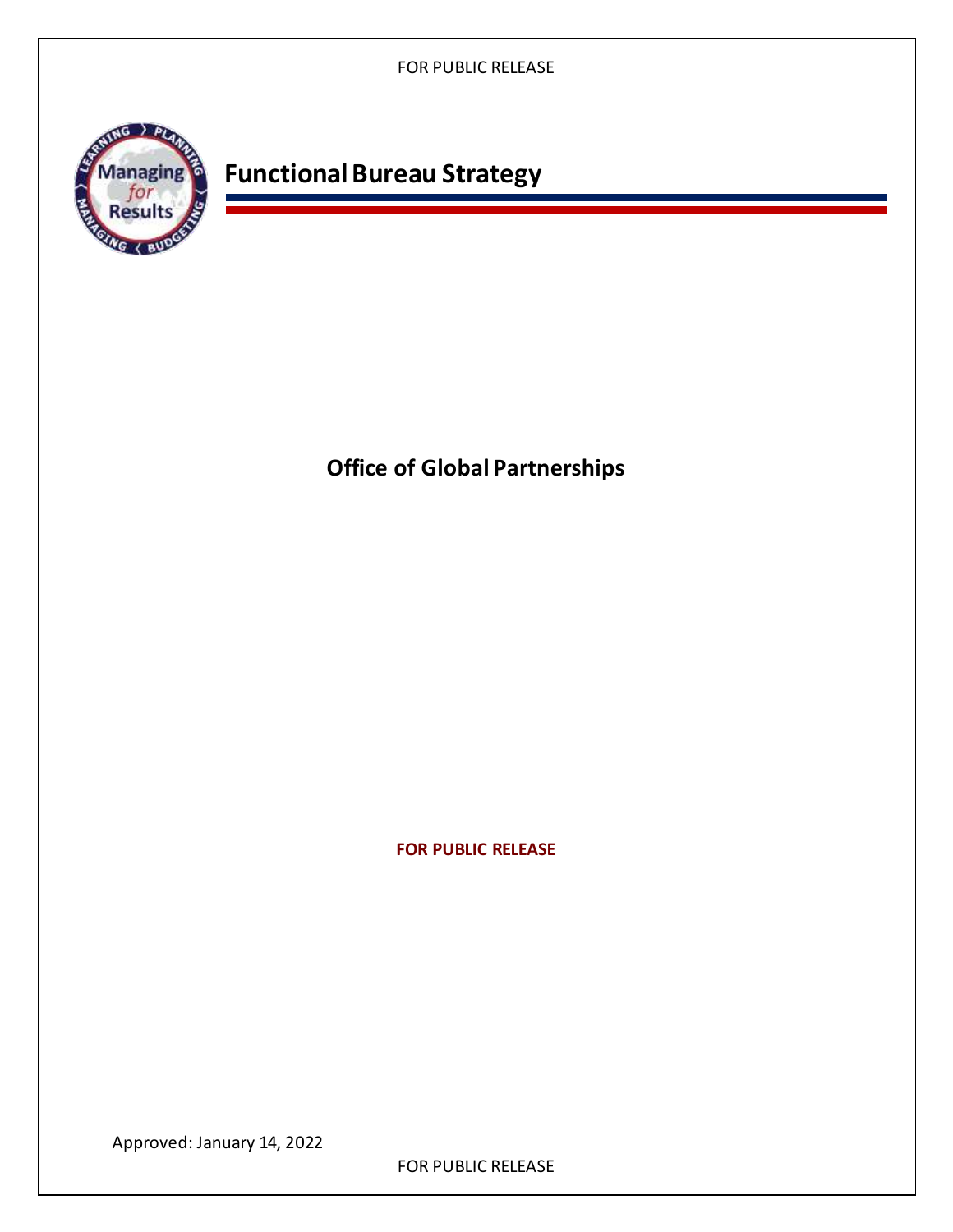## **Table of Contents**

Approved: January 14, 2022

FOR PUBLIC RELEASE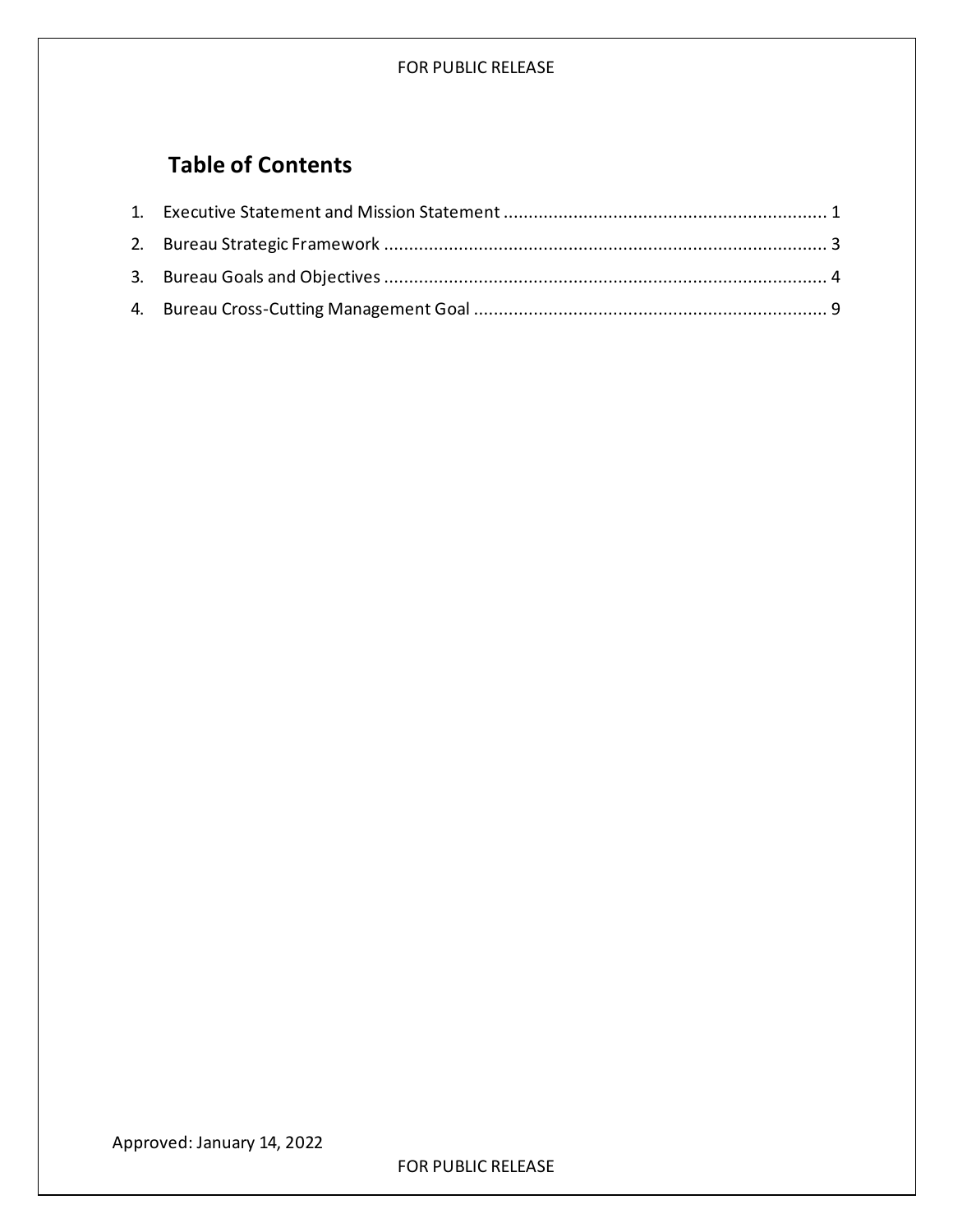# <span id="page-2-0"></span> **1. Executive Statement and Mission Statement**

 The Office of Global Partnerships (GP) is a U.S. government leader in conducting private sector engagement and building public-private partnerships. GP'smission is to conduct private sector engagement and build and institutionalize public-private partnerships that advance the Department of State'sforeign policy goals. The office is committed to carrying out the foreign policy imperatives underscored in the Administration's Interim National Security Strategic Guidance and February 4, 2021, National Security Memorandum (NSM-3) on Revitalizing America's Foreign Policy and National Security Workforce, Institutions, and Partnerships to engage a diverse set of non-federal stakeholders including state, municipal, tribal, civil society, non-profit, diaspora, faith-based, and private sector actors in policy deliberations and implementation. GP recognizes the necessity and will realize the opportunities of harnessing the resources and capabilities of the private sector to succeed in the full range of activities conducted by the Department.

 GP was created in 2008 on the recommendation of the Advisory Committee for Transformational Diplomacy to lead the Department's private sector engagement. GP had been part of the Office of the Secretary (S) for ten years until 2019, when it was realigned to report to the Under Secretary for Economic Growth, Energy, and the Environment (E). The office operates under two goals in the 2022-2026 State/USAID Joint Strategic Plan that directly support the Administration's policy priorities: to renew U.S. leadership and mobilize coalitions to address the global challenges that have the greatest impact on Americans' security, and to promote global prosperity and shape an international environment in which the United States can thrive.

 GP has established two bureau goals to contribute to the fulfillment of these higher-levelpolicy imperatives. GP's first goal is to utilize private sector engagement to further the Department's top policy priorities and the second goals is to institutionalize the Department's private sector engagement. As the Department'slead on private sector engagement and partnership work, GP will work to advance the Administration's climate agenda, strengthen global supply chains, rebuild economies, reduce malign economic influence and enhance resiliency, and to advance the Administration's Foreign Policy for the Middle Class agenda. GP intends to accomplish these priorities by leveraging private sector resources, capabilities, and expertise through engaging a range of private sector stakeholders.

 The second goal references GP's enterprise-wide mandate to work across bureaus and missions to expand their capacity to establish and manage public-private partnerships, support the Administration's agenda to expand partnerships as outlined in NSM-3, and to protect the integrity of the Department as bureaus and missions participate in public-private partnerships. GP intends to achieve this through establishing a policy on private sector engagement for the Department, training of and consultations with Department staff, and maintaining the GP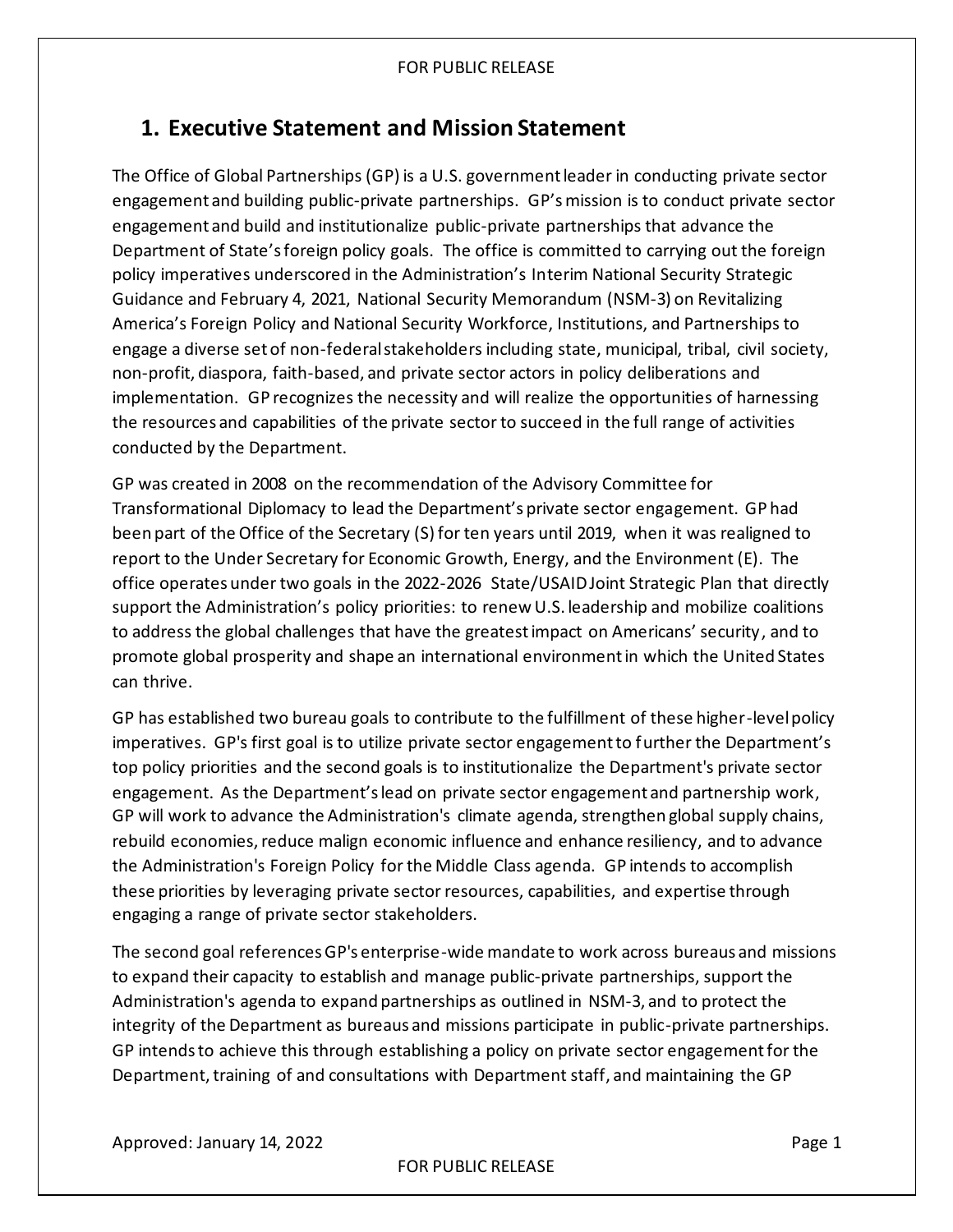Vetting Unit's standard of excellence for conducting due diligence on potential partners and donors for the Department.

 The Managing Director for the Office of Global Partnerships is accountable to the Under Secretary for Economic Growth, Energy, and the Environment (E). As a small, agile, and scrappy office of fewer than 20 staff, GP is uniquely suited to lead the Department in using its limited funding to leverage the nearly \$300 billion in private sector capital flowing to the developing world to advance the Administration's top policy priorities and maximize U.S.taxpayer dollars. In its 12-year history, GP has leveraged more than \$3.7 billion in public and private sector commitments for diplomacy and development with over 1,600 partners around the world, equating to more than \$300 in private sector commitments for every \$1 of appropriated funds allotted to GP.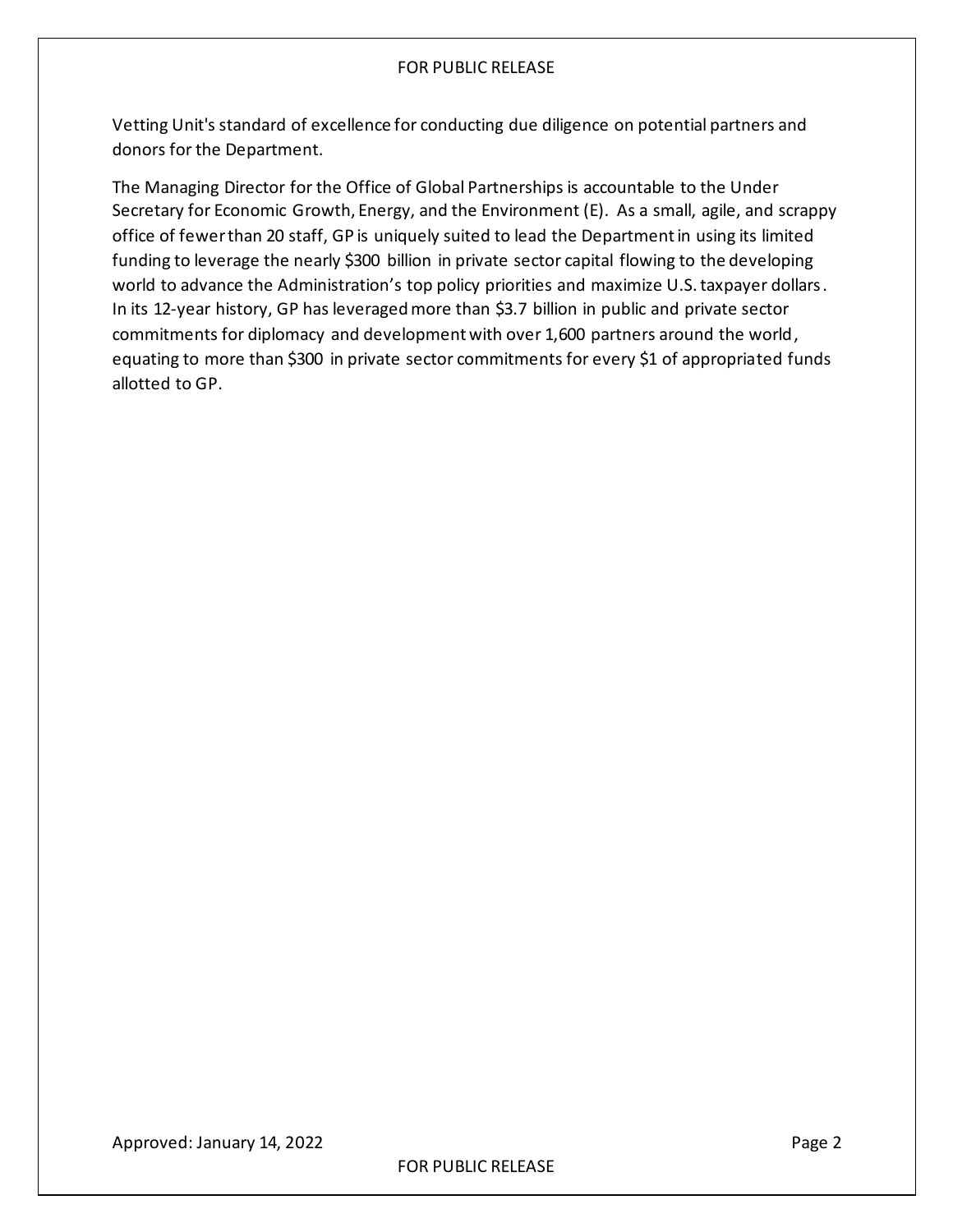# <span id="page-4-0"></span> **2. Bureau Strategic Framework**

 **Bureau Goal 1:** Private Sector Engagement Furthers the Department's Top Policy **Priorities** 

- • **Bureau Objective 1.1:** Advance the Administration's climate agenda by leveraging private sector resources, capabilities, and expertise.
- • **Bureau Objective 1.2:** Leverage private sector partners to strengthen global supply chains, rebuild economies, reduce malign economic influence, and enhance resiliency.
- **Bureau Objective 1.3:** Advance the Administration's Foreign Policy for the Middle Class through GP's partnerships, programs, and other initiatives.

**Bureau Goal 2:** Institutionalize the Department's Private Sector Engagement

- • **Bureau Objective 2.1:** Bureaus and missions have the capacity to establish and manage public-private partnerships.
- • **Bureau Objective 2.2:** Support the Administration's Agenda to Expand Partnerships as outlined in NSM-3
- **Bureau Objective 2.3:** Protect the integrity of the Department as bureaus and missions participate in public-private partnerships and engage the private sector.

 **Bureau Cross-Cutting Management Goal 1:** GP Staff Are Subject Matter Experts in Conducting Private Sector Engagement.

 • **Bureau Cross-Cutting Management Objective 1.1:** Establish core competencies and promote internal and external training to increase staff capacity to advise other bureaus and missions on private sector engagement.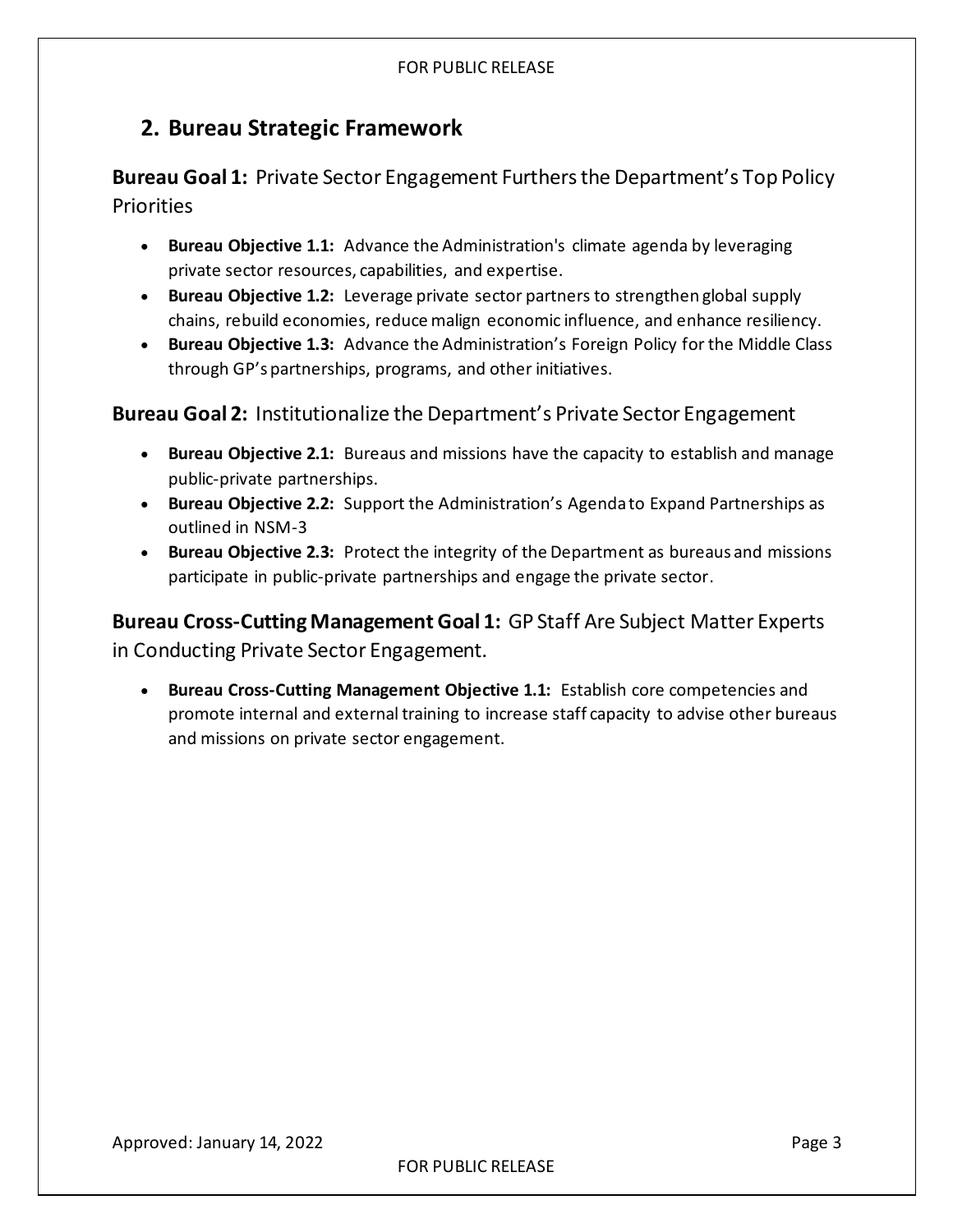### <span id="page-5-0"></span>**3. Bureau Goals and Objectives**

 **Bureau Goal 1:** Private Sector Engagement Furthers the Department's Top Policy **Priorities** 

 • **Bureau Goal 1 Description:** Unlike other functional bureaus, GP does not work on a static set of issues, but rather works to support and respond to various policy priorities as indicated by the White House, the Secretary, or E. Able to provide expertise in private sector engagement to address a variety of longstanding and emerging policy priorities, GP intends to advance top policy priorities by expanding its private sector networks, bridging public and private sector resources and expertise forgreater development impact, and acting as a convener across a broad array of public and private sector stakeholders, including non-profit organizations and academia, to enable public- private partnerships. GP will coordinate and collaborate closely with offices and bureaus with the subject matter expertise in these policy areas to ensure GP'sinitiatives and program align with and complement their work.

 **Bureau Objective 1.1:** Advance the Administration's climate agenda by leveraging private sector resources, capabilities, and expertise.

- **Bureau Objective 1.1 Justification and Linkages:** GP has already collaborated with SPEC to engage the private sector to support the Department's climate initiatives like the First Movers Coalition (FMC) and the Climate Entrepreneurship for Economic Development (CEED). Through networking and engagement tools such as multistakeholder meetings, roundtables, and one-on-one meetings, GP will utilize and expand its private sector networks to engage new and existing partners on initiatives such as the CEED public-private partnership in support of climate solutions.
- **Bureau Objective 1.1 Risk Considerations:** GP does not have expertise in climate issues or science, nor does it have ownership of the climate change priority. GP must, therefore, work collaboratively with SPEC, OES, ENR, and other department stakeholders to learn where it can add value to these areas while maintaining its reputation. By not leveraging the private sector'sresources, GP, and the Administration writ large, run the risk of not tapping into the vast ecosystem of private sector resources available to mitigate the climate crisis and deploy innovative solutions.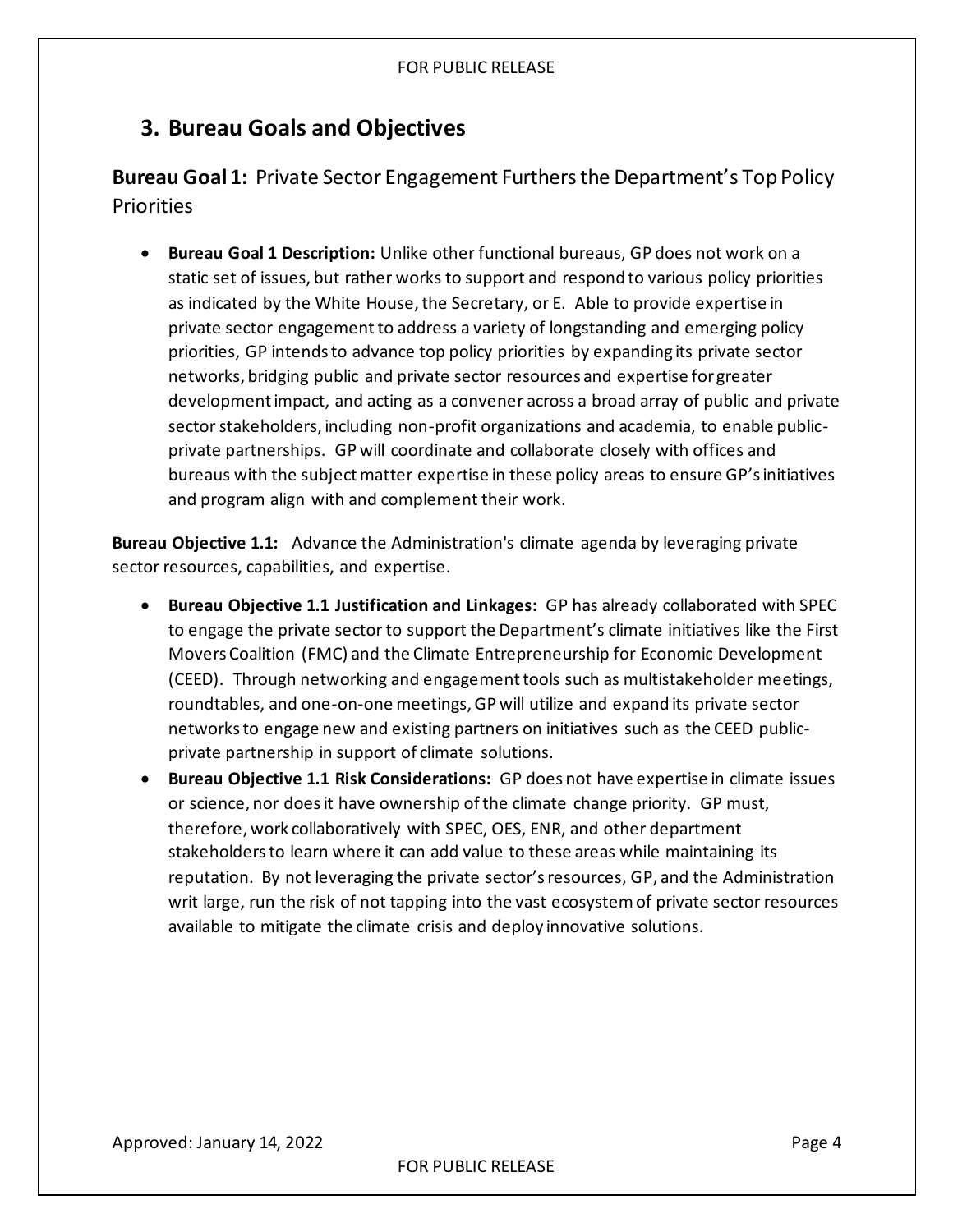**Bureau Objective 1.2:** Leverage private sector partners to strengthen global supply chains, rebuild economies, reduce malign economic influence, and enhance resiliency.

- • **Bureau Objective 1.2 Justification and Linkages:** GP has already successfully launched the COVID-19 Private Sector Engagement and Partnership Fund, leveraging more than \$6 million in U.S. government funds in partnership with the private sector to rebuild economies globally. GP has also engagedOCE regarding the Department's focus on strengthening the global supply chain and is engaged with E front office and WHA in exploring Central America's possible role in "near-shoring" and lessening U.S. dependence on China in the supply chain. GP's extensive contacts with the private sector will provide an entry point into seeking and leveraging expertise, resources, networks, and capital from private sector entities in support of resilient and innovative economic solutions with U.S. allies.
- • **Bureau Objective 1.2 Risk Considerations:** Without U.S. leadership and U.S. private sector-led engagement in addressing the impacts from the COVID-19 pandemic globally, the United States runs the risk of losing its leadership position and influence, allowing malign influence to fill the void of rebuilding economies in a manner that is unsustainable and that are misaligned with U.S. values. To mitigate these risks, we are engaging the U.S. private sector to lead and influence these key policy areas of economic recovery.

 **Bureau Objective 1.3:** Advance the Administration's Foreign Policy for the Middle Class through GP's partnerships, programs, and other initiatives.

- • **Bureau Objective 1.3 Justification and Linkages:** GP can help implement the Foreign Policy for the Middle Class by tapping into its diverse contacts across the private sector, including U.S. corporations, NGOs, civil society groups, academia, and diaspora networks across the United States.
- • **Bureau Objective 1.3 Risk Considerations:** The FPMC has a wide-ranging scope that touches on many facets of the Department'swork. GP risks limiting the impact of its work if it were to try to address every aspect of the FPMC. GP will continue to consult with S/P to identify priority areas of focus and will continue to widen its aperture on diversity of partner engagement with the knowledge that greater diversity in its private sector engagement will not negatively impact our portfolio.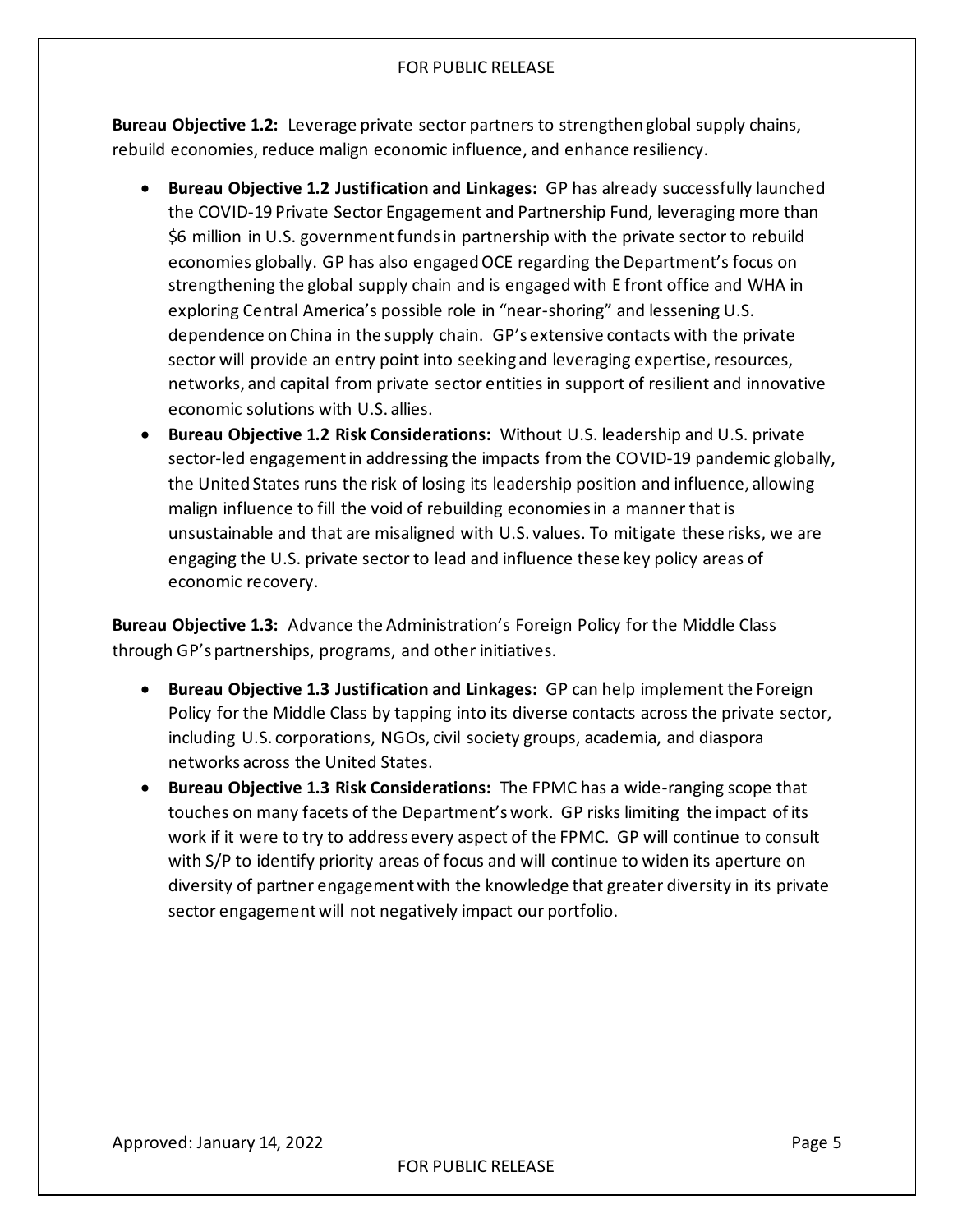### **Bureau Goal 2:** Institutionalize the Department's Private Sector Engagement

 • **Bureau Goal 2 Description:** The Administration's Interim National Security Strategic Guidance and February 4, 2021, National Security Memorandum on Revitalizing America's Foreign Policy and National Security Workforce, Institutions, and Partnerships underscore the imperative to engage a diverse set of non-federal stakeholders including state, municipal, tribal, civil society, non-profit, diaspora, faith-based, and private sector actors in policy deliberations and implementation. To support the Department more effectively and efficiently in this effort, GP seeks to institutionalize private sector engagement across Missions, bureaus, and offices. GP aims to not only refresh its training offerings and develop a formal policy on partnerships and private sector engagement, but also amplify the partnerships in which the Department engages. Through the reimagined Franklin Fellowship, which is a two-way exchange of staff between the Department and the private sector, GP will also help to catalyze collaboration with the private sector and crosspollinate best practices. By widely adopting and institutionalizing private sector engagement, the Department can more fully and consistently leverage the nearly \$300 billion in private sector capital flowing to the developing world each year.

 **Bureau Objective 2.1:** Bureaus and missions have the capacity to establish and manage publicprivate partnerships.

- • **Bureau Objective 2.1 Justification and Linkages:** By empowering and equipping bureaus and missions to establish and manage their own partnerships, GP will be able to further institutionalize private sector engagement at the Department and increase the Department's capacity to achieve policy priorities. The Department's ability to tap into private sector expertise, reach, and resources to address global issues will enhance the Department's ability to affect change in these policy areas around the world.
- • **Bureau Objective 2.1 Risk Considerations:** Failing to institutionalize private sector engagement and public-private partnerships at the Department will limit the Department'simpact of its effortsto address global challenges.

Approved: January 14, 2022 **Page 6**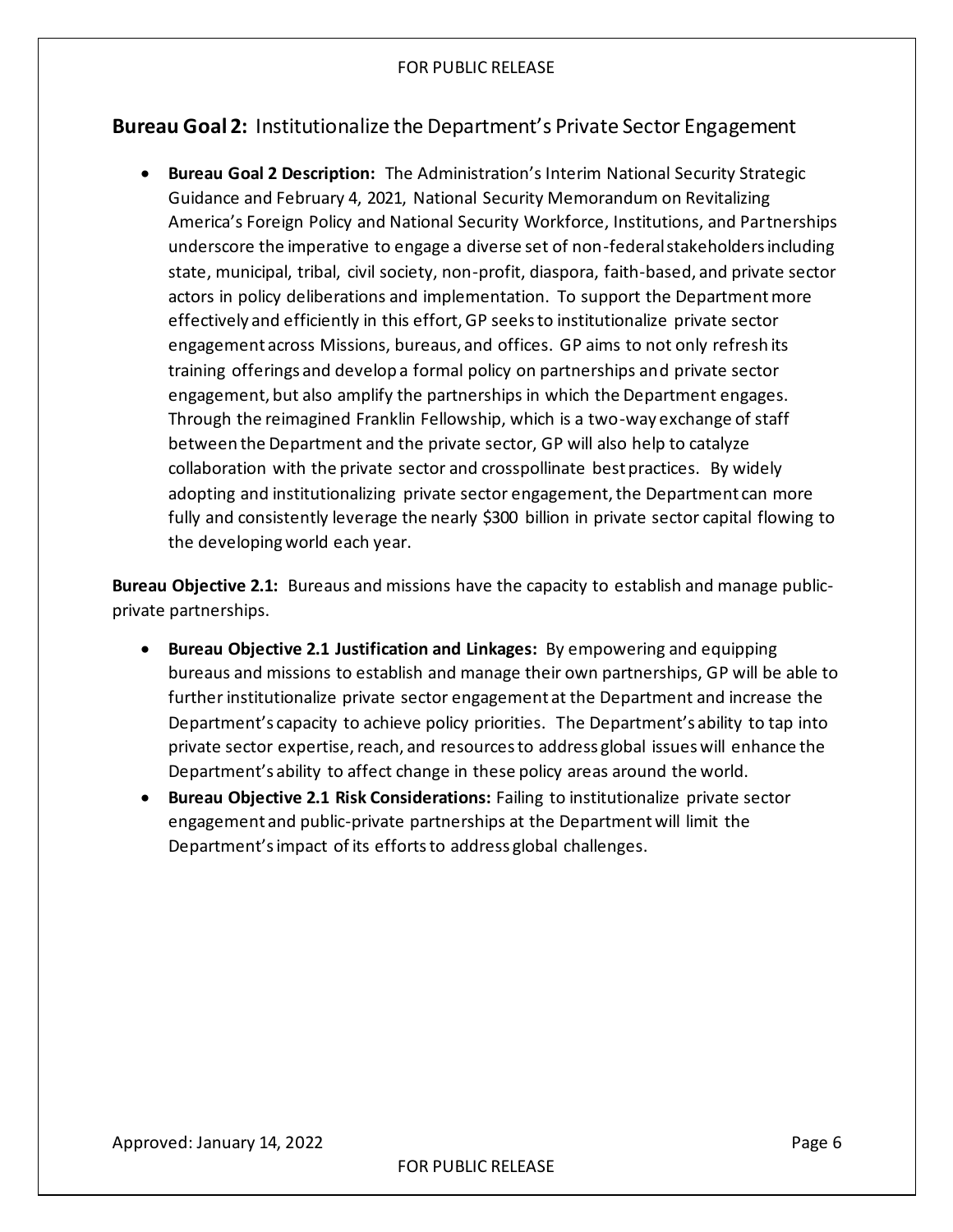**Bureau Objective 2.2:** Implement Support the Administration's Agenda to Expand Partnerships as outlined in NSM-3

- • **Bureau Objective 2.2 Justification and Linkages:** Pursuant to the President's February 4, 2021, Memorandum on Revitalizing America's Foreign Policy and National Security Workforce, Institutions, and Partnerships, the National Security Council produced a report that assesses and summarizes the challenges and opportunities identified by the White House, departments and agencies across government, and outside voices, for modernizing and increasing the efficiency and efficacy of partnership engagement. The report describes the potential of harnessing partnerships, as well as effective external outreach, to advance national security objectives; outlines the challenges to improving current efforts; and provides a set of recommendations for enhancing the efficiency and efficacy of partnership engagement. As the Department'slead for private sector engagement and public-private partnerships, GP intends to work with stakeholders across the enterprise to implement the report recommendations to further institutionalize partnerships and private sector engagement at State.
- • **Bureau Objective 2.2 Risk Considerations:** Failing to implement the report's recommendations risks jeopardizing the Department's leadership in the Interagency in private sector engagement and public-private partnerships. Maintain the status quo risks limiting and undermining the Department's capacity to fulfill the Administration's ambitious policy priorities.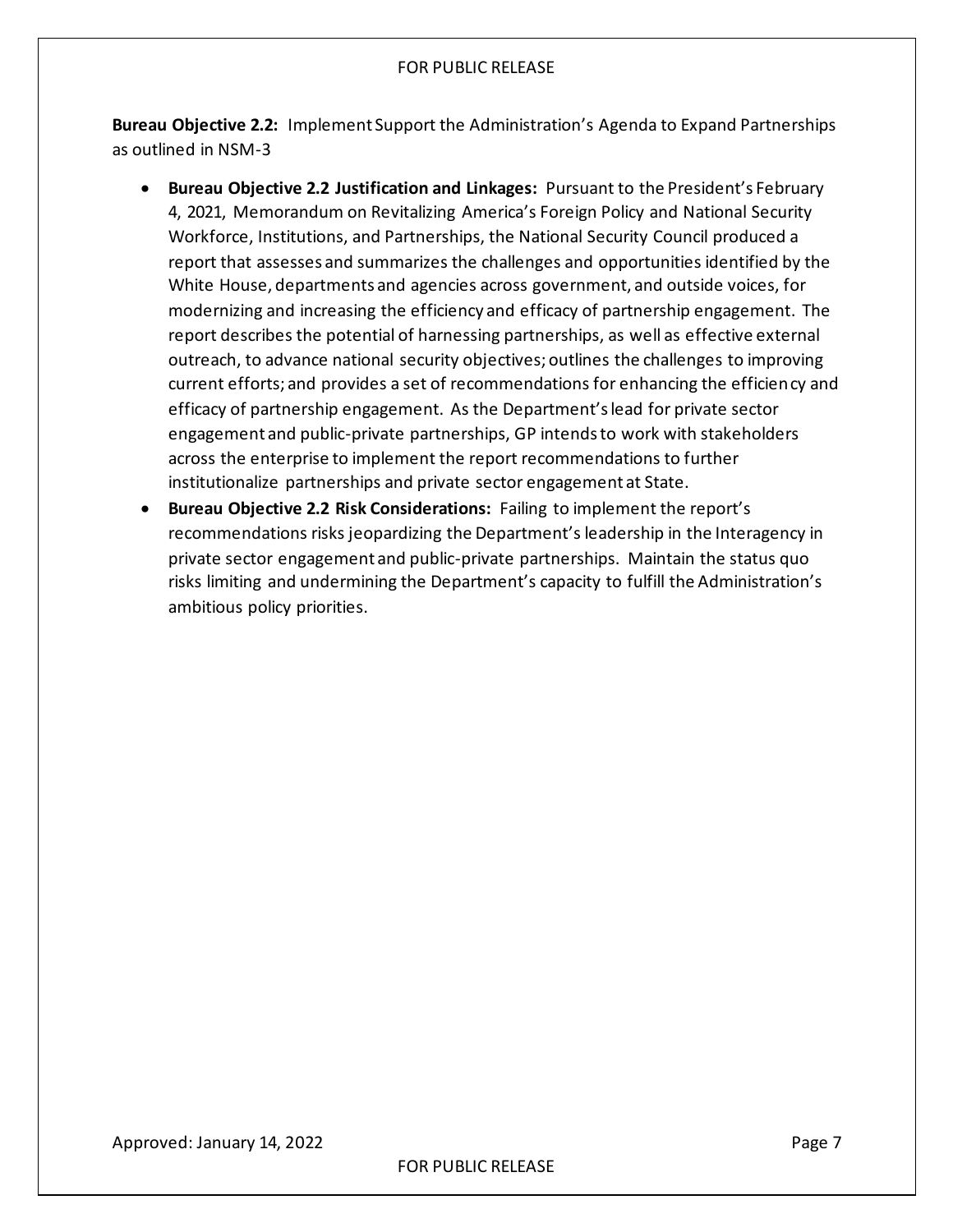**Bureau Objective 2.3:** Protect the integrity of the Department as bureaus participate in public-private partnerships and engage the private sector.

- • **Bureau Objective 2.3 Justification and Linkages:** GP helps to facilitate an enabling environment to conduct private sector engagement and build public-private partnerships by helping to maintain the integrity of the Department as bureaus and missions engage in partner and donor relationships with private sector entities. In accordance with 2 FAM 960 and 2 FAM 970, GP conducts due diligence on potential private sector donors and partners. GP's work helps the Department avoid conflicts of interest, appearances of conflicts, and avoid any other issues that might cause the Department harm or embarrassment.
- • **Bureau Objective 2.3 Risk Considerations:** Failure to identify and flag derogatory information on potential donors and partners through the due diligence process would hamper the ability of the Under Secretary for Management to make fully informed decision when reviewing the suitability of proposed partners and donors and could result in legal and/or reputational risk for the Department and for soliciting officials. Unmitigated legal and reputational risk could have a chilling effect on the enabling environment to pursue public-private partnerships and engage the private sector, jeopardizing progress on key foreign policy priorities.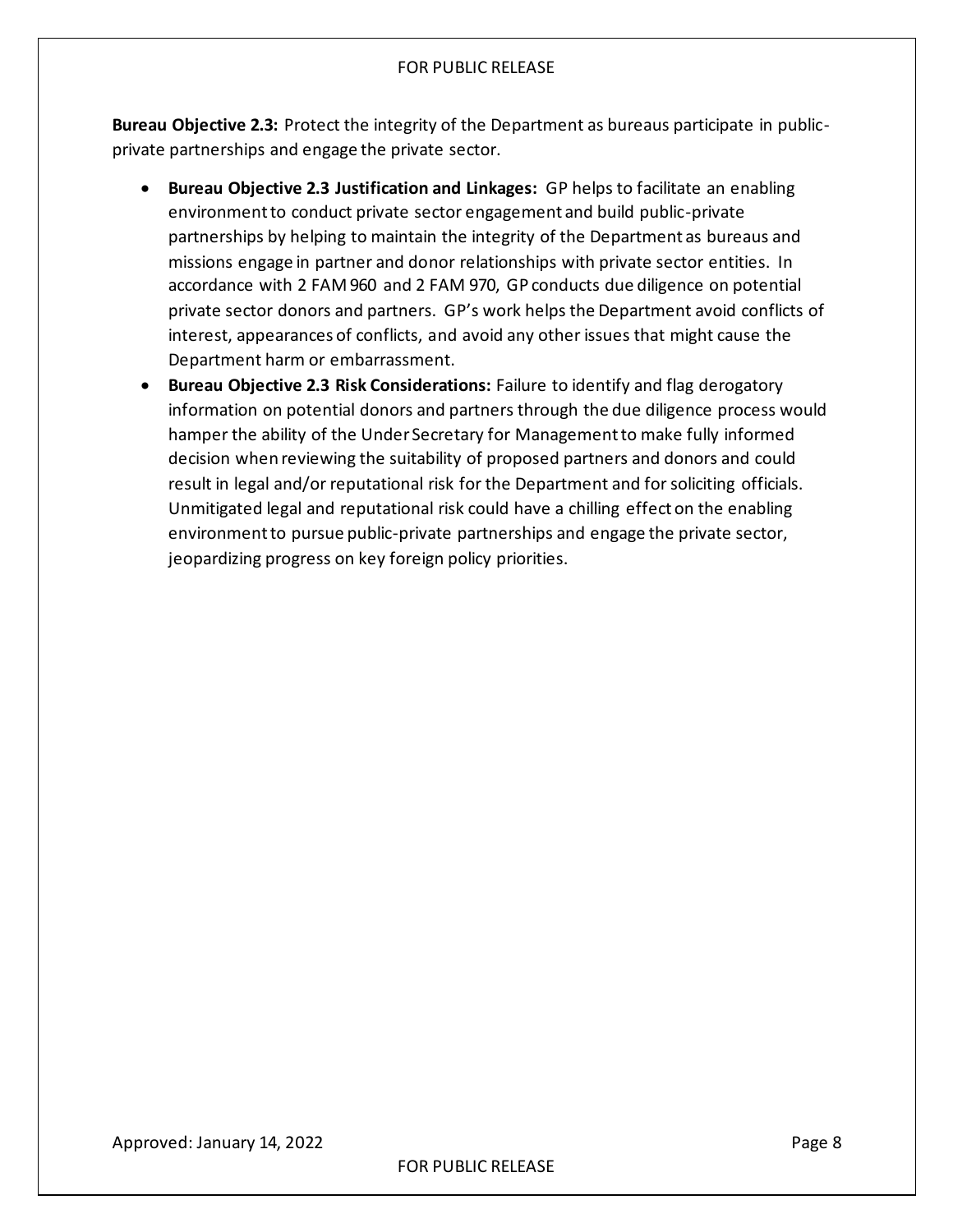### <span id="page-10-0"></span>**4. Bureau Cross-Cutting Management Goal**

 **Bureau Cross-Cutting Management Goal 1:** GP Staff Are Subject Matter Experts in Conducting Private Sector Engagement.

 • **Bureau Cross-Cutting Management Goal 1 Description:** In order for GP to implement its other two goals, its staff must have the knowledge, skills and abilities to advise other offices and help institutionalize private sector engagement. GP will determine and establish the requisite competencies for its various teams and portfolios. GP will also update its materials to help orient new staff members, and refresh or update information for existing staff. Reviewing and updating SOPs will ensure that GP staff are following the most recent guidance and all following the same procedures to maximize efficiency and effectiveness. The next step is to ensure that staff are trained, whether through internal training from peers, or training from FSI or other external institutions. Furthermore, when staff participate in meetings with stakeholders in the Department or with external private sector entities, they gain invaluable knowledge and experience which they can use to develop programs and partnerships, and advise other offices.

 **Bureau Cross-Cutting Management Objective 1.1:** Establish core competencies and promote internal and external training to increase staff capacity to advise other bureaus and missions on private sector engagement.

 • **Bureau Cross-Cutting Management Objective 1.1 Justification and Linkages:** As the Department lead and recognized leader within the Interagency on private sector engagement and public-private partnerships, it is imperative to establish and delineate core competencies and provide training opportunities and mentoring in private sector engagement, developing and managing partnerships, research, budgeting, COR and GOR duties for GP staff to become subject matter experts and for the office to successfully execute its mandate within the Department. Delineating the competencies for each team or position will also help management gage performance and response to evolving priorities. Regardless of position or job classification, all GP staff members bring a wealth of experiences, skills, and knowledge that can be shared with other staff members. Mentorship and sharing knowledge and skills, and the office's internal and external contact base across the team will boost morale, build staff capacity to provide high quality consultation to other bureaus and offices in the Department, and ensure adequate coverage for other colleagues during travel or leave.